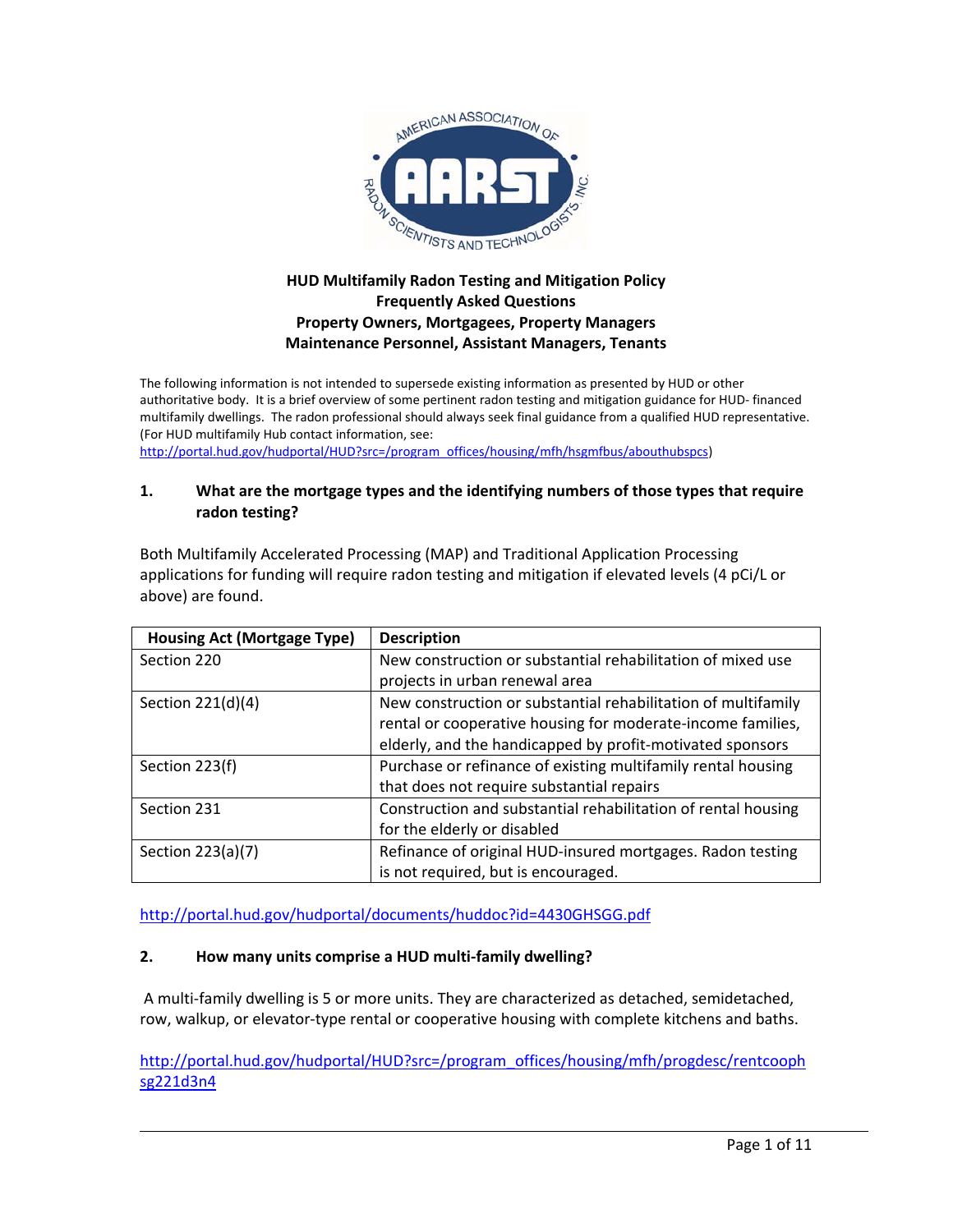# http://portal.hud.gov/hudportal/documents/huddoc?id=4430GHSGG.pdf

### **3. How do you choose the units to test?**

According to the HUD Radon Policy, a Radon Professional (as defined in IV.A.2.b) is to *supervise* the testing in accordance with the AARST‐ANSI Standard with the exception that at least 25% of randomly selected ground level units shall be tested. The professional will identify the ground level units to be tested, and then use accepted processes for random selection of the units to be tested.

### **4. Do I have to notify the tenants?**

Issuing appropriate notification to all concerned parties, including tenants, is required by the AARST MAMF, and is specifically required in HUD's policy. Specific information and timing of notices is covered in Sections II and III. Samples of notifications can be found in the AARST MAMF Exhibits 5‐9.

A process must be in place before testing begins to ensure implementation of timely and thorough notification. Discussions should be held in advance of the testing dates to clarify the responsibilities of all participants with continued contact to ensure that notification obligations have been performed in a timely fashion. Those activities should be reflected in written agreements with the radon professional as part of the contract and the environmental report submitted with the loan application.

# **5. If the state where the property is located has regulations that cover radon testing and mitigation, are we required to follow state standards or the HUD guidance?**

HUD and State requirements must be followed. If there appears to be a conflict between State requirements and HUD requirements, the Lender should consult with HUD early on.

### **6. What are the types of tests? What should I be using?**

Radon tests are classified as passive and continuous. Passive tests commonly include charcoal canisters, liquid scintillation devices, electret ion chambers, and alpha track (long term) detectors. Continuous monitors are operated by an electric source and must record and track hourly measurements as well as calculate the average radon during the test period. Some continuous monitors also record other variables such as temperature, barometric pressure, humidity, and tamper indications.

Because of cost considerations, passive devices are usually used for larger multifamily test courses. There are situations where a radon professional may suggest the use of a continuous monitor to help evaluate an unusual radon entry pattern or to evaluate weather patterns during the test.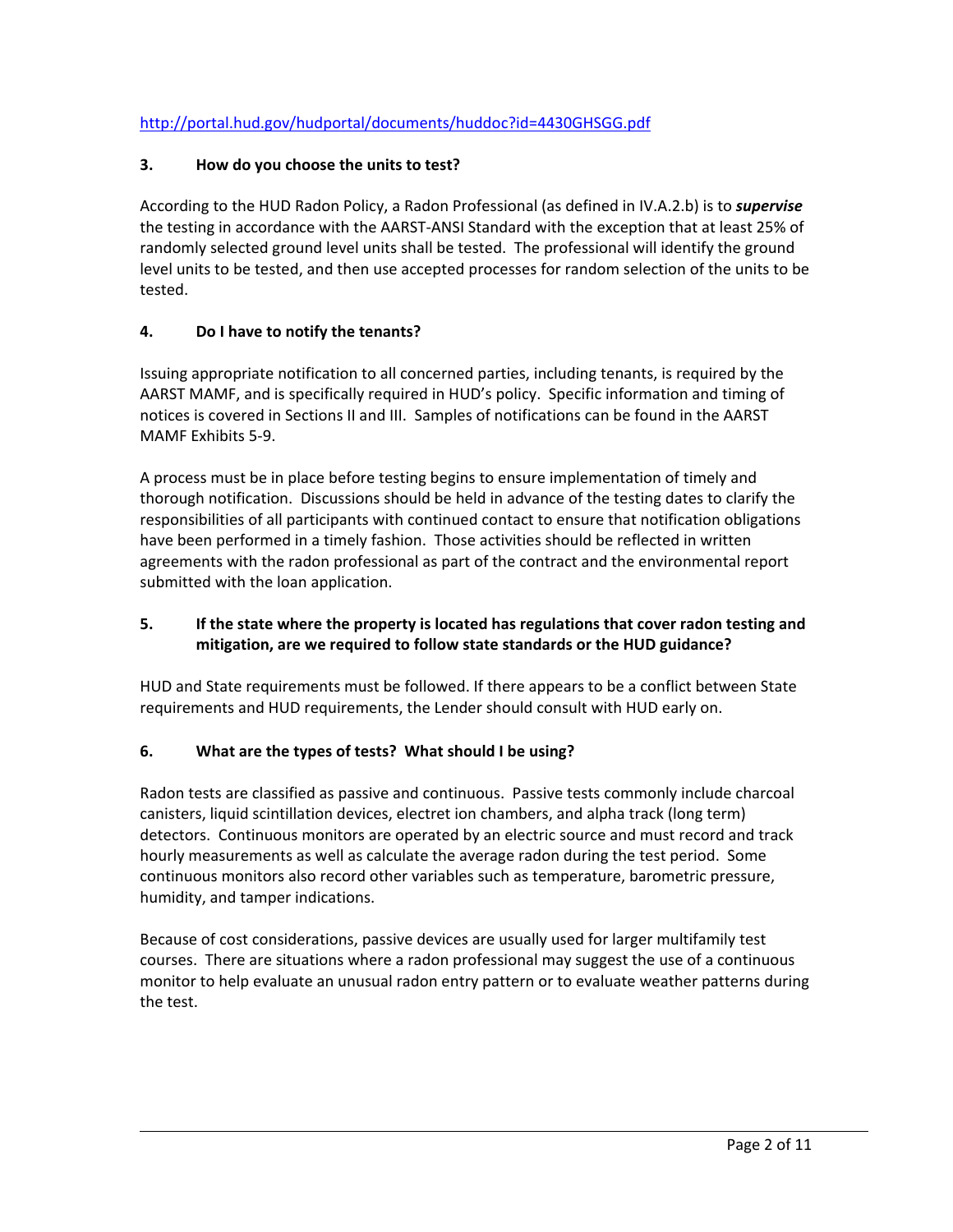# **7. What is the cost of the testing?**

The cost of the testing will vary. Measurement professionals should supply details on the costs of the measurement devices, the analysis, and shipping, as well as costs of document preparation, field work, meeting time and any other costs projected to complete the project. Total costs per device should be supplied as well as total cost of the project.

The number of units to be addressed and their proximity to one another, ease of access to the properties, time needed to prepare communication plans and disseminate information, evaluate HVAC systems and other elements that will impact the sampling process will heavily impact costs and cause them to vary widely from project to project.

The HUD MAP Guide gives guidance on estimating costs at Section 5.5, as follows:

A. Method of Estimation. The method should be similar to that used by general contractors. Data should be organized by trade division using the Construction Specification Index (CSI) Format, and adjusted to reflect cost differences due to time, location and price fluctuations. The cost estimate may be prepared using a quantity survey takeoff or a square‐foot and per‐unit cost approach using established data and making adjustments.

B. Data. The data source used to prepare the cost estimate must be documented. Acceptable cost data may come from completed comparable projects, benchmark amounts taken from actual project costs, and published data from construction cost data publishers. http://portal.hud.gov/hudportal/documents/huddoc?id=4430GHSGG.pdf

Once costs are estimated, detailed Cost Estimates are required to be submitted to HUD for construction contractors using specific HUD documents. The cost estimate is tabulated on Form HUD-92326, (http://portal.hud.gov/hudportal/documents/huddoc?id=DOC\_20661.pdf) and totals are reported in Sections G, M, and O of Form HUD‐92264 (http://portal.hud.gov/hudportal/documents/huddoc?id=DOC\_20643.pdf).

Mitigators may find some information on Form HUD‐92326 to be relevant to their work, and should employ the Method of Estimation (noted above) as much as possible. Davis‐Bacon labor wage rates must be used. (It is the project architect's responsibility to obtain current Davis‐ Bacon wage rates from HUD. See Section 5.4 of MAP).

http://portal.hud.gov/hudportal/documents/huddoc?id=4430GHSGG.pdf

### **8. Can the property staff do the testing themselves?**

HUD requires all radon testing to be "performed under the supervision of a Radon Professional." (See below.) Just as lead, asbestos and other environmental inspections are assigned to third party professionals, mortgage lenders expect the radon testing to be performed by an independent third party.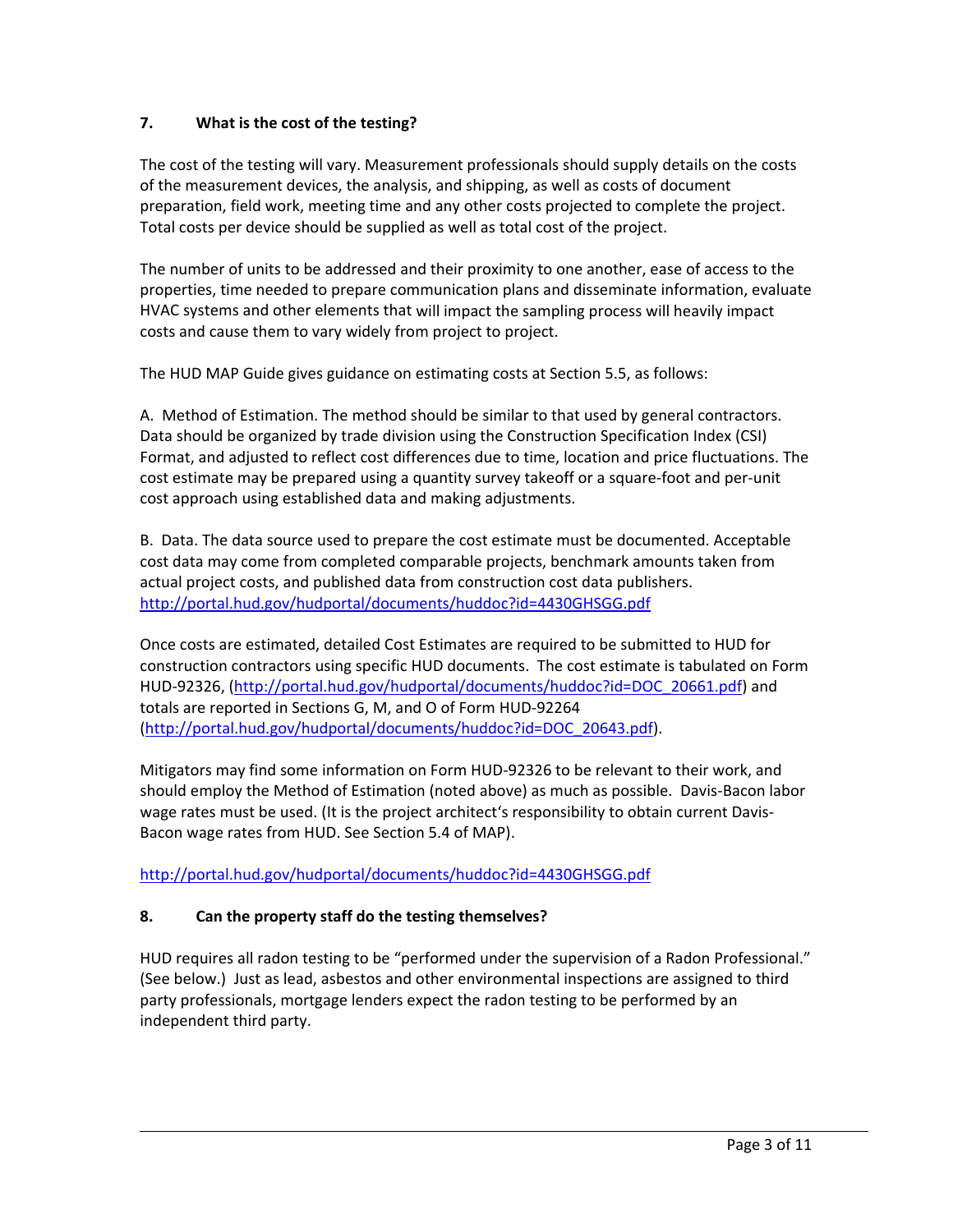#### **9. Where do we find radon professionals? How should I select one?**

The HUD Radon Policy defines a Radon Professional as having certification through:

1. American Association of Radon Scientists and Technologists (AARST) National Radon Proficiency Program (NRPP) www.NRPP.info OR The National Radon Safety Board (NRSB) www.NRSB.org

#### AND

2. Certification/license from the state in which the testing or mitigation will be performed if the state has that requirement.

| <b>States with Certification/Licensure Laws</b> |              |
|-------------------------------------------------|--------------|
| Florida                                         | Maine        |
| Illinois                                        | Nebraska     |
| Indiana                                         | New Jersey   |
| lowa                                            | Ohio         |
| Kansas                                          | Pennsylvania |
| Kentucky                                        | Rhode Island |
| Virginia                                        | California   |
| West Virginia                                   |              |

The following states have certification/licensure requirements:

Radon professionals with the appropriate credentials are listed on the individual state radon websites and on the websites of the national certifying organizations.

The process of selecting a radon testing or mitigation professional is the same as choosing any other qualified contractor. The basic credentials are required and available publicly. In addition, some professionals have furthered their preparation for testing or mitigating large buildings through classes and additional training. Professionals should supply information on their additional preparation which can be verified through their professional licensure organizations. All radon testing organizations are required to have and operate under a written Quality Assurance document and perform the stated Quality Control measurements. Stakeholders may wish to view copies of these documents or procure written documentation that the measurement professional is working within these confines.

Testing and mitigating large buildings is significantly more complex than simple residences and employers should look for professionals with additional large building credentialing and experience.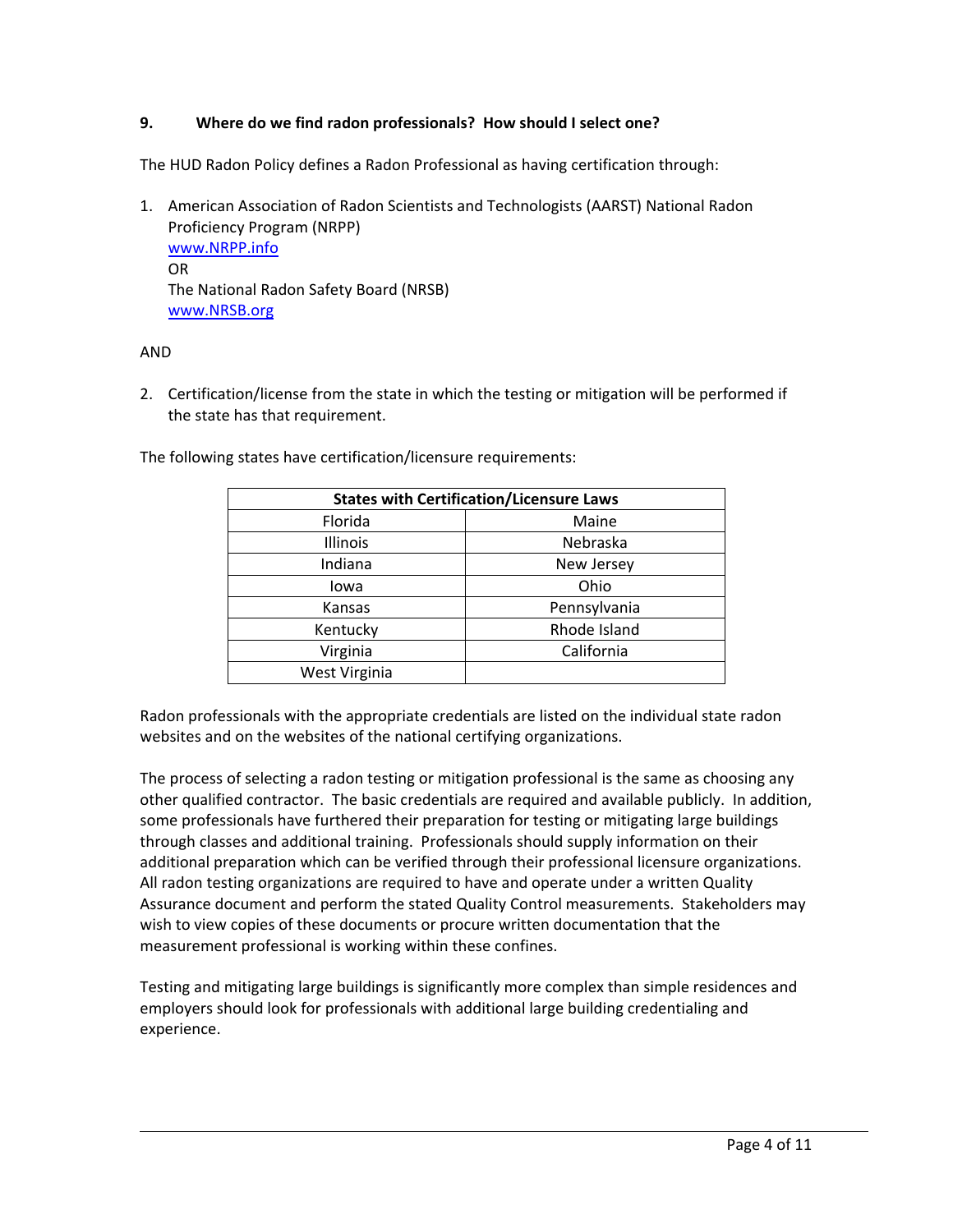# **10. What identification should a radon professional have?**

Professionals should have an identification card listing their certification/licensure number and their classification. These credentials can be checked through the sites noted in "Where do we find professionals?" www.nrpp.info and www.nrsb.org. Additional large building credentials can also be checked through the credentialing agencies. Experience should be verified through former clients.

## **11. What is the testing protocol both initial and post‐mitigation, if it's required? Do upper floors have to be tested? What if a device is missing?**

These protocols are covered at length in the documents HUD refers to in its Mortgagee Letter and Housing Notice. Briefly and most commonly, a short term passive device will be placed in the chosen units and left for a minimum of 48 hours under closed‐building conditions. (See "What are closed‐building conditions?" for more information.) If an elevated concentration results, the protocol require a follow-up test, either short- or long-term, to corroborate the original data. This is the "Extended Test Protocol."

A second option is offered in cases where timely results are critical. In this "Time Sensitive" protocol, two short‐term devices are deployed next to each other in each chosen location and the results averaged to give the data on which mitigation decisions are based.

HUD requires that at least 25% of randomly selected ground level units be tested for radon, while the AARST-ANSI protocol requires that 100% of units be tested. HUD's policy is based on mitigation done on a per‐building basis, not on a per‐unit basis. Stakeholders in the financing project should thoroughly discuss the ramifications of limited testing in any building they are considering purchasing or funding.

If a building must be mitigated, follow‐up testing must be conducted to ensure the success of the remedy. The procedure is the same as the initial Extended Protocol test Follow-up testing is required by the standards referenced in HUD's Radon Policy, and is required specifically in the Policy, and must occur prior to Final Endorsement.

Stringent Quality Assurance/Quality Control is required by the AARST‐ANSI standard including documenting and responding to missing devices or other lapses in testing conditions. The professional is required to report missing devices and other lapses. With the limited testing locations of the HUD Policy, loss of data from any one device may severely impact the ability to make appropriate mitigation recommendations for a large portion of a multifamily building.

# **12. What are closed‐building conditions? What if they're not met? Can occupants go in and out the door?**

Closed building conditions for short‐term testing require all windows and doors in the entire building to be closed for 12 hours before and during the test period, a minimum of 60 hours. Momentary entry and exit is allowed. Heating and cooling systems shall be set to occupied temperatures and settings, and no equipment for exchange of indoor and outdoor air shall be allowed, unless this is a permanent condition of the heating or cooling system. Severe or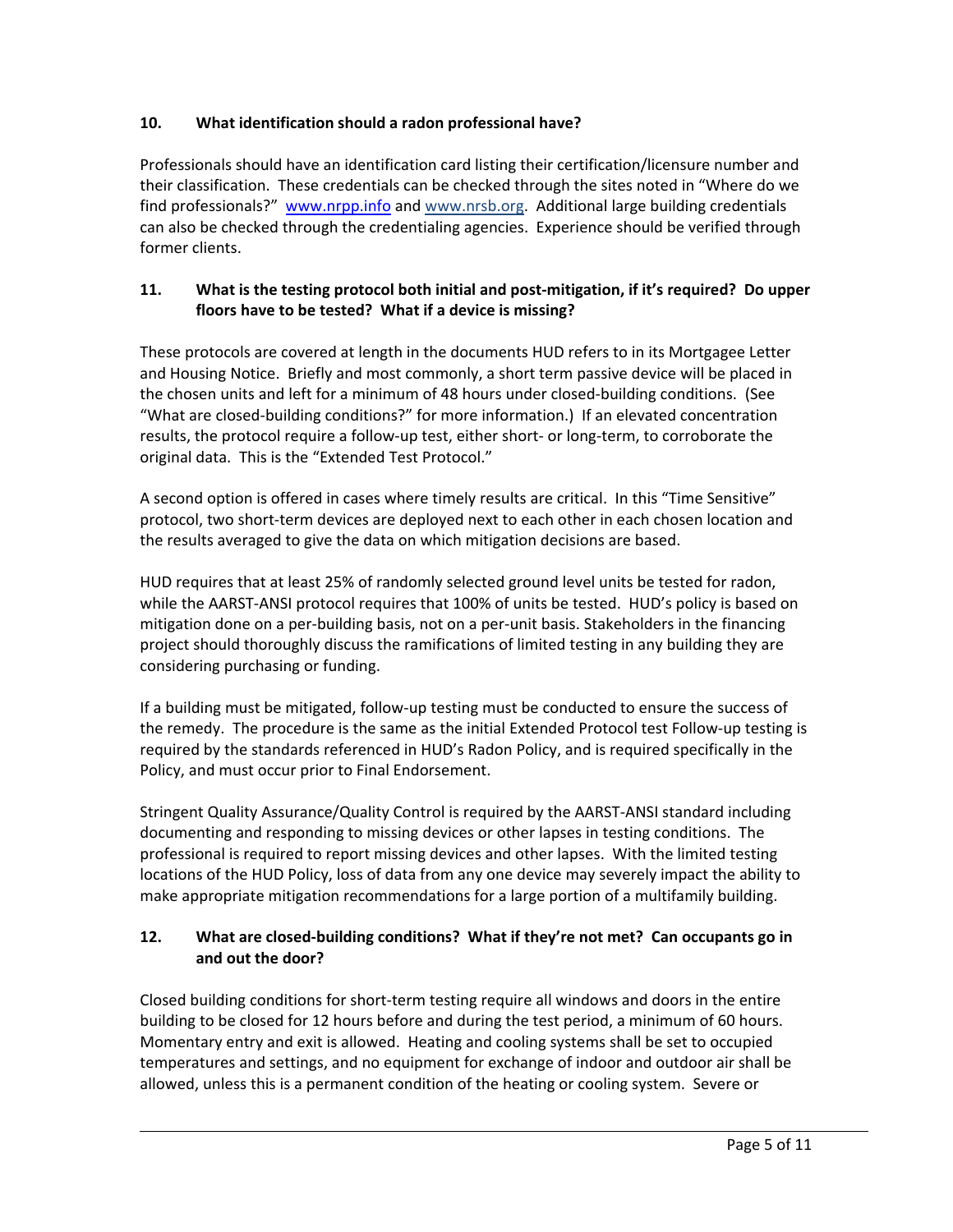unusual weather during the test period may skew the tests and make the results unreliable for making mitigation decisions. Additional conditions are required for new construction. It is clear that planning and communication are required for a successful course of radon testing. Closed‐ house conditions are discussed at length in the AARST‐ANSI Protocol document.

# **13. Can we test the soil before I build to see if we need to build with special features?**

Radon entry into a building is, in large part, caused by the "suction" of the building on the soil below. This negative pressure is due, primarily, to warm air rising and pulling air in from outside and from the soil under the building. Thus, testing soil to try to predict a potential radon concentration in a future building will not give good information on whether to install radon protective features.

# 14. If a mitigation system is already installed, do I still need to test? Can I just re-test the **units that were mitigated?**

A building must be tested if a system is already installed to ensure it is working correctly and continues to reduce radon concentrations to acceptable levels. Post mitigation testing is required by the standards referenced in HUD's Radon Policy, and is required specifically in the Policy, and must occur prior to Final Endorsement.

# 15. What do we do if a result is high? Should we retest? When do I need to mitigate?

According to the AARST‐ANSI Standard, if the Extended Test protocol was employed, a follow‐up short term or long-term test should be deployed to corroborate the initial reading. If the Time-Sensitive protocol was used, the average of the duplicate short‐term devices can be used to make a mitigation decision. (See AARST-ANSI Standard or "What is the testing protocol".)

The HUD "threshold for unacceptability" is 4.0 picoCuries per liter (4.0 pCi/L) or higher. This is also the "action level" for the US Environmental Protection Agency.

# **16. How do we know it's a valid test? Are the tests accurate?**

When the devices are used according to the protocol including the manufacturer's instructions, and the conditions outlined in the AARST‐ANSI protocol are followed, these tests will allow a good mitigation decision 94% of the time. When the test results are very close to 4.0 pCi/L, it is more difficult to ensure that the mitigation decision they suggest would be consistent throughout the year.

# **17. How do we respond to tenants whose units tested high? Are they safe? Will the test** hurt them? Should they see a doctor if their levels are high? Do we have to tell the **occupants the results?**

Radon is a Class A carcinogen which means we know it causes cancer in humans. As such, it is a serious health risk and should be addressed quickly. Tenant notification is required by HUD's Radon Policy, and by the ANSI‐AARST Radon Measurement Protocol. All tenants should be given information on radon risks as part of the notification process and should be referred to State or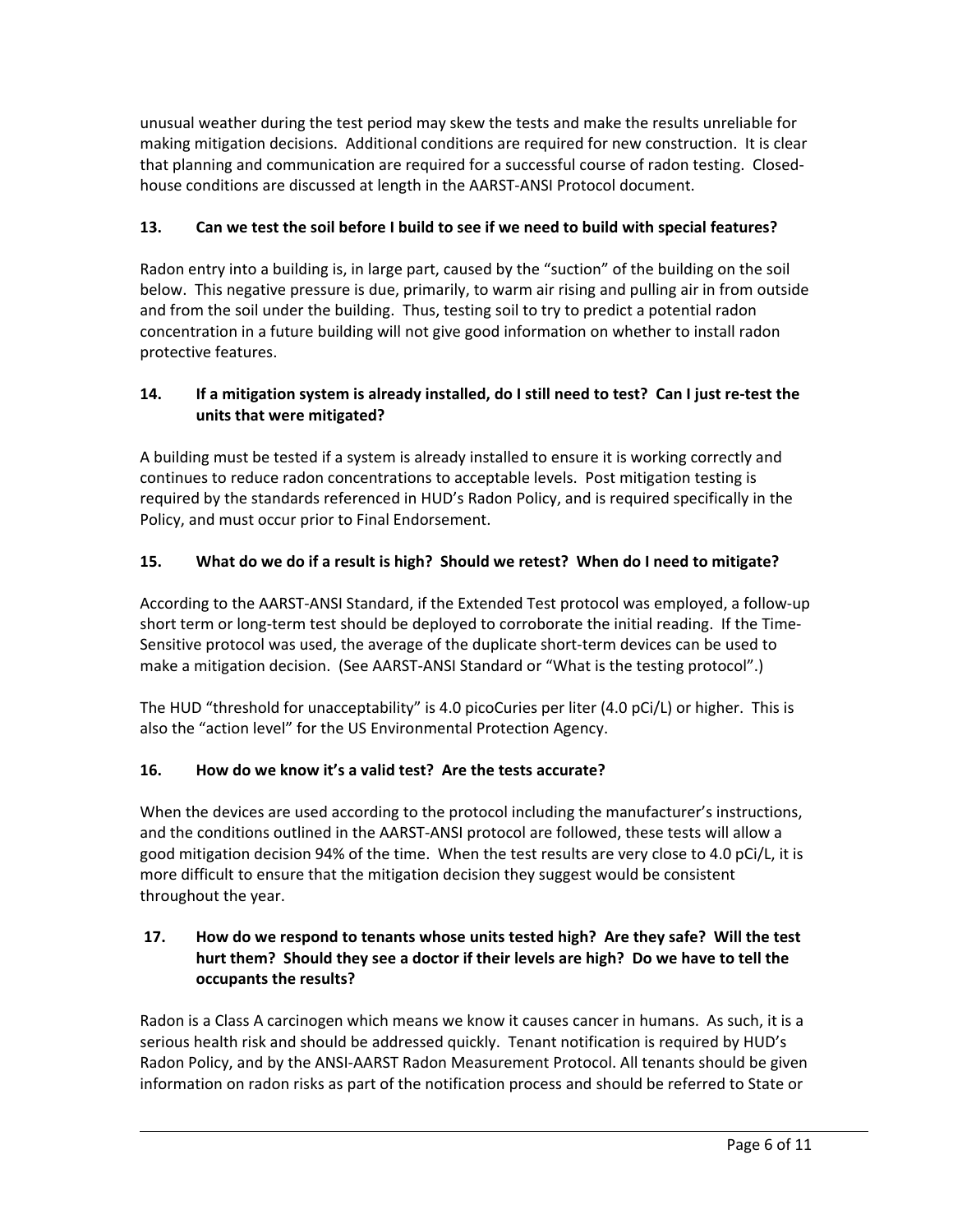local radon division or health department officials who can appropriately advise them on their health risk and actions they can take to track their health in the future. The radon report should be made available to tenants, perhaps at a central location or by request.

Tenants should be informed that elevated radon concentrations will be mitigated and the time frame in which that will happen. It is the decision of an individual to seek medical expertise.

The test devices contain common materials such as charcoal, much like barbeque briquettes, or plastic components similar to their food storage containers. Continuous monitors have components similar to cell phones or computers. There is no radon emanating from the devices, no dangerous fumes or other hazardous components. They should be kept out of the reach of children primarily to ensure the test is not compromised.

# **18. Will we need to test again in the future? How often? Why would the results be different?**

Radon tests should be performed every few years. However, additional tests are not required by HUD's Radon Policy. As the earth's crust moves, the building settles and changes, and pathways for radon can change. In addition, when heating-ventilating-air conditioning changes are made to the building, the pressure differences that caused the radon to be drawn into the building are likely to change causing changes in the radon concentrations. If additions or major structural changes are made to the building, radon entry can also change, and additional testing may be required in accordance with HUD's environmental review process. Any of these conditions and others we're unaware of may change radon entry into a multifamily building, necessitating re‐testing on a regular basis.

# **19. Are we required to mitigate the property, the building or the unit and what constitutes each of those?**

HUD's Radon Policy is based on mitigation of the building, in accordance with ASTM E1465 and ASTM E2121.

# **20. Can the tester also mitigate? Who can perform the post‐mitigation testing?**

ASTM E2121 states that the contractor must take steps to ensure that the system is effective and gives three approaches:

- 1. Leave a device with the responsible person with written instructions;
- 2. Hire a certified/licensed, independent tester to perform the test;
- 3. Accept post‐mitigation results from a relocation company's test.

This document should be followed to ensure that radon mitigation, including post-mitigation testing, is performed according to the protocol required by the HUD Radon Policy. Some states have different regulations regarding who can perform post-mitigation testing.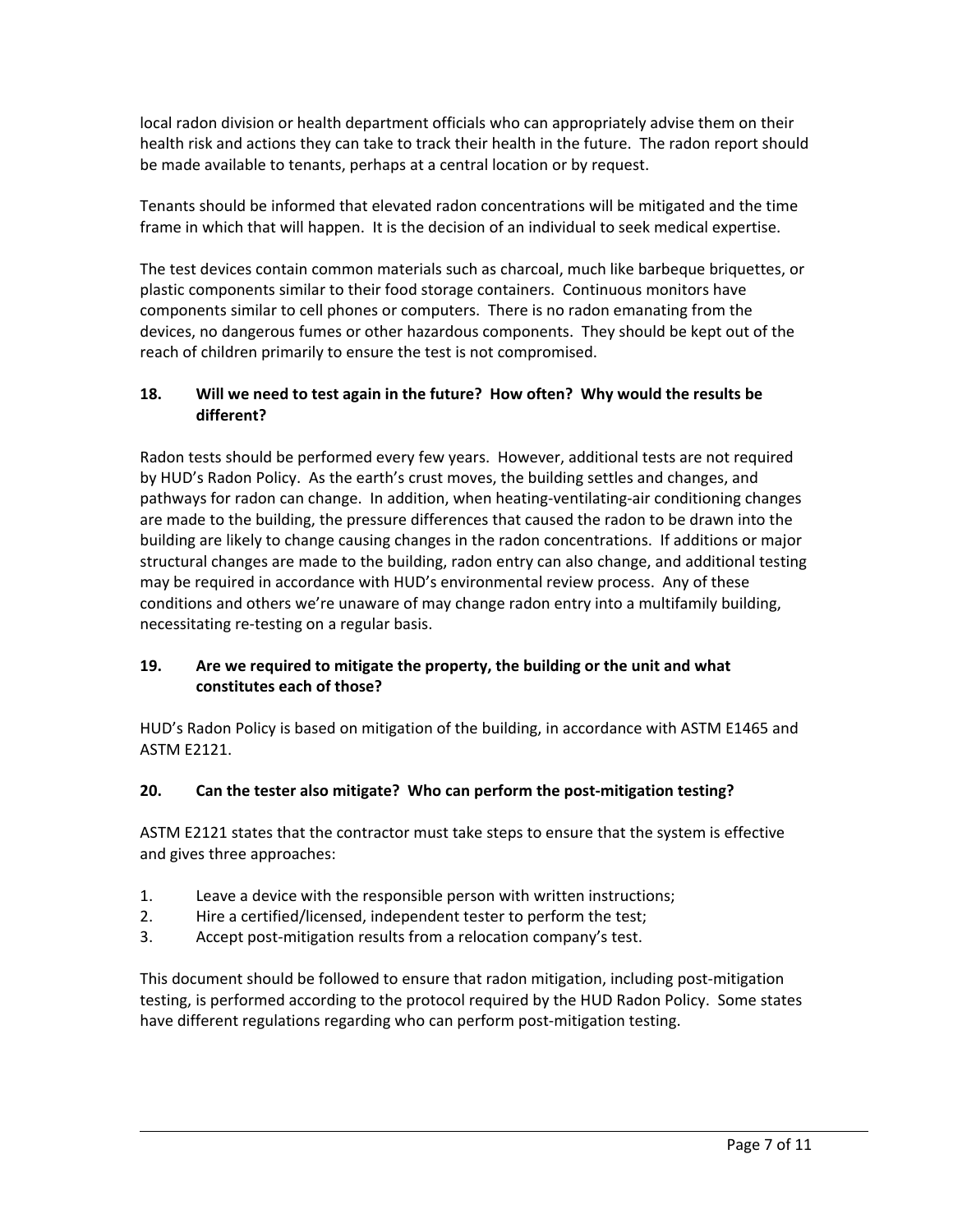# **21. Can I fix my own unit or building?**

HUD requires all radon mitigation to be "performed under the supervision of a Radon Professional." (See definition of Radon Professional in the HUD notice.) Mitigation of a large building can be extremely complex and should only be performed by a knowledgeable professional. Sophisticated diagnostics, coordination with other building contractors such as HVAC professionals, and a thorough knowledge of many mitigation techniques are necessary for the efficient, cost‐effective and safe correction of a radon problem. Since untrained workers may not only make a radon problem worse, but may create structural problems and indoor air quality contamination, such as carbon monoxide, only a certified/licensed and qualified mitigator should perform this work.

# **22. What should the system look like? What is the "alarm/manometer" and where should it be installed? Do the systems run all the time? Will the fan be loud?**

The most common radon mitigation system is Active Soil Depressurization (ASD). Plastic piping is inserted through a  $5 - 8$ " hole drilled in the slab, and into a small pit. The piping is run vertically above the roof. A fan is installed on the pipe to pull suction on the pit. The fan runs continuously. In crawl space applications, a membrane is installed to cover the crawl surface and the fan on the piping draws from under it.

The piping and fan can be installed completely inside the building if a chase is available, or it may be run on the exterior of the building. The fan must be installed in an unconditioned space that is not below a conditioned space, or it can be installed outside. Most properly installed fans are not loud and can be positioned away from sensitive populations. Fans installed on more difficult mitigations may be noisier than others and the qualified professional should take occupant needs into consideration in the installation design.

The "alarm/manometer" indicates whether the system is continuing to work and should be installed in a location where maintenance personnel or those responsible for the property can readily see it.

### **23. How do we know if the system is working?**

The "alarm/manometer" should be readily visible and checked on a regular basis to ensure the system is still working as designed to reduce radon risk.

# **24. How long do systems last? Are they permanent?**

The Active Soil Depressurization and Sub‐membrane systems should be designed and installed to be a 50‐year fix. They should be considered a permanent addition to the structure with the exception that the fan(s) will need to be replaced when they no longer perform as specified.

<u> 1980 - Andrea Santa Alemania, amerikana amerikana amerikana amerikana amerikana amerikana amerikana amerikan</u>

Other mitigations, such as pressurization and ventilation will need regular monitoring and maintenance to ensure they continue to function as designed.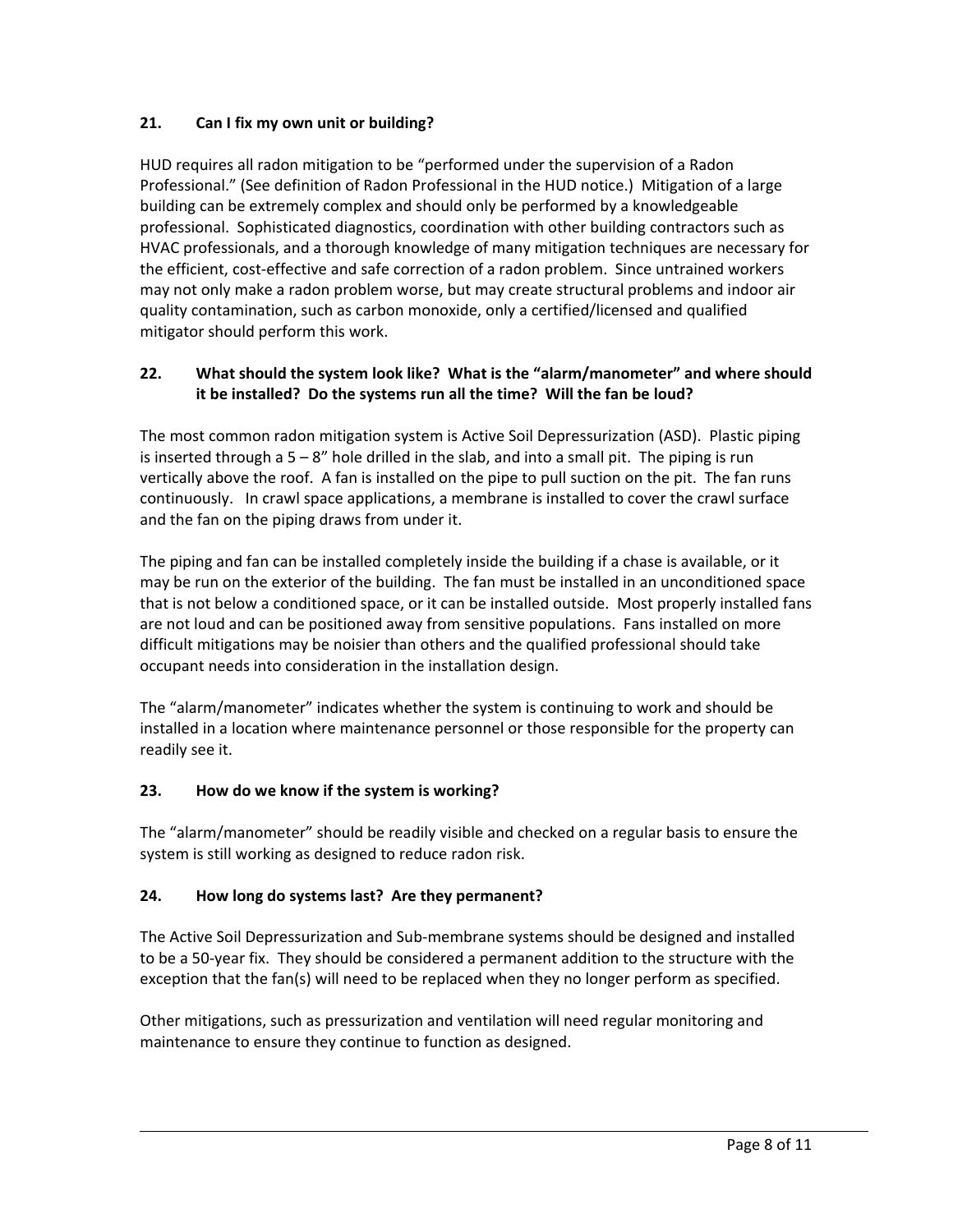# **25. If you drill a hole in my floor, will it affect my foundation?**

The holes drilled in the slab for an Active Soil Depressurization system typically do not exceed 8 inches. Mitigators are responsible for designing systems that will not adversely affect the structural integrity of the building.

# **26. Who pays for the mitigation fan electricity? What will be the cost of ownership? (Lifetime operation and maintenance)**

The landlord of the building will be responsible for the cost of operating and maintaining the system. Properly installed systems are considered 50‐year repairs with the fan being the component needing replacement more frequently: commonly between 10 and 15 years of operation.

Properly sized and installed fans use energy comparable to a light bulb, costing between \$50 and \$150 per year. Fans for more difficult mitigations may cost more. The fans cost from \$125 to \$500 with those replacement costs amortized over 10 to 15 years.

# **27. Do I need an operations and maintenance (O&M) plan for the mitigation system?**

The information needed for operation and maintenance of the radon mitigation system should be included in the general operations and maintenance plan for the building.

### **28. What are my responsibilities as a:**

### **Purchaser/owner:**

- Ensure the radon contractors hired meet the required qualifications of certified and, if state regulated, licensed;
- **Supply necessary paperwork to enable radon contractors to direct sampling and mitigation** such as floor plans, HVAC drawings, add‐ons, and the like;
- **Collaborate with contractors to ensure proper tenant notification;**
- **Facilitate tenant education on the testing and mitigation process and familiarization with** the measurement devices and mitigation system;
- **Authorize and enable entry to the necessary units;**
- Serve as liaison between tenants, property managers and contractors.

### **Mortgagee:**

- Ensure all forms are delivered to and collected from contractors;
- **Submit all necessary information and reports to mortgagor;**
- **Inform contractors of any changes that may impact the measurement or mitigation process.**

### **Property manager:**

- Supply necessary paperwork to enable radon contractors to direct sampling and mitigation such as floor plans, HVAC drawings, add‐ons, and the like;
- Collaborate with contractors to ensure proper tenant notification;
- Facilitate tenant education on the testing and mitigation process and familiarization with the measurement devices and mitigation system;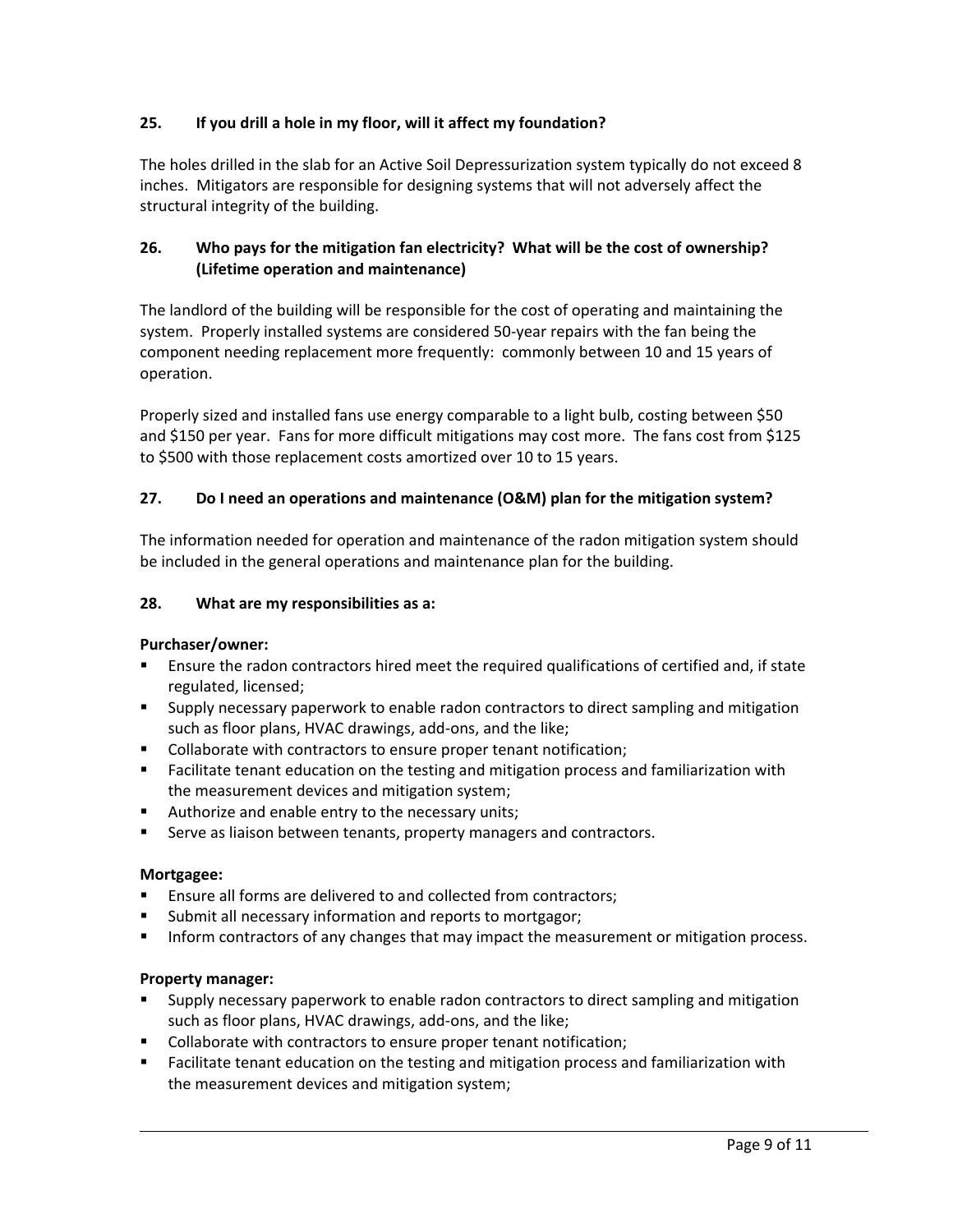- **Enable entry to the necessary units;**
- Serve as liaison between tenants, property managers and contractors.

#### **Maintenance person:**

- Enable entry to the necessary units;
- **Serve as liaison between tenants, property managers and contractors**

#### **Tenant:**

■ Comply with closed-building conditions and other requests for access and cooperation before and during the process

#### **29. What documents are required for the project? Floor plans? Results? Project & clearance documents?**

- **HUD documents for environmental reports**
- **Proposals/bids**
- Contracts
- **Floor plans**
- **HVAC drawings**
- Add-ons
- Non-interference agreements
- **Tenant notification documents**
- **Notification signage**
- **Educational materials on radon**
- **Reports**

#### **30. Why does HUD require this testing and why now? What are the health risks of radon?**

Recently HUD's Office of Healthy Homes and Lead Hazard Control (OHHLHC) participated on a team of Federal Agency representative that drafted the Federal Radon Action Plan (the Plan) (see: http://www.epa.gove/radon/action\_plan.html), led by the US Environmental Protection Agency (EPA). One of the primary goals of the plan is the incorporation of radon testing and mitigation into HUD programs.

Testing for radon is the only way to know whether there is a radon problem on a site. Radon is the number one cause of lung cancer in non-smokers and the seventh  $(7<sup>th</sup>)$  ranked cause of all cancers in the United States. It is estimated to kill one person every 25 minutes. Roughly 21,000 people die from radon caused lung cancer in this country every year.